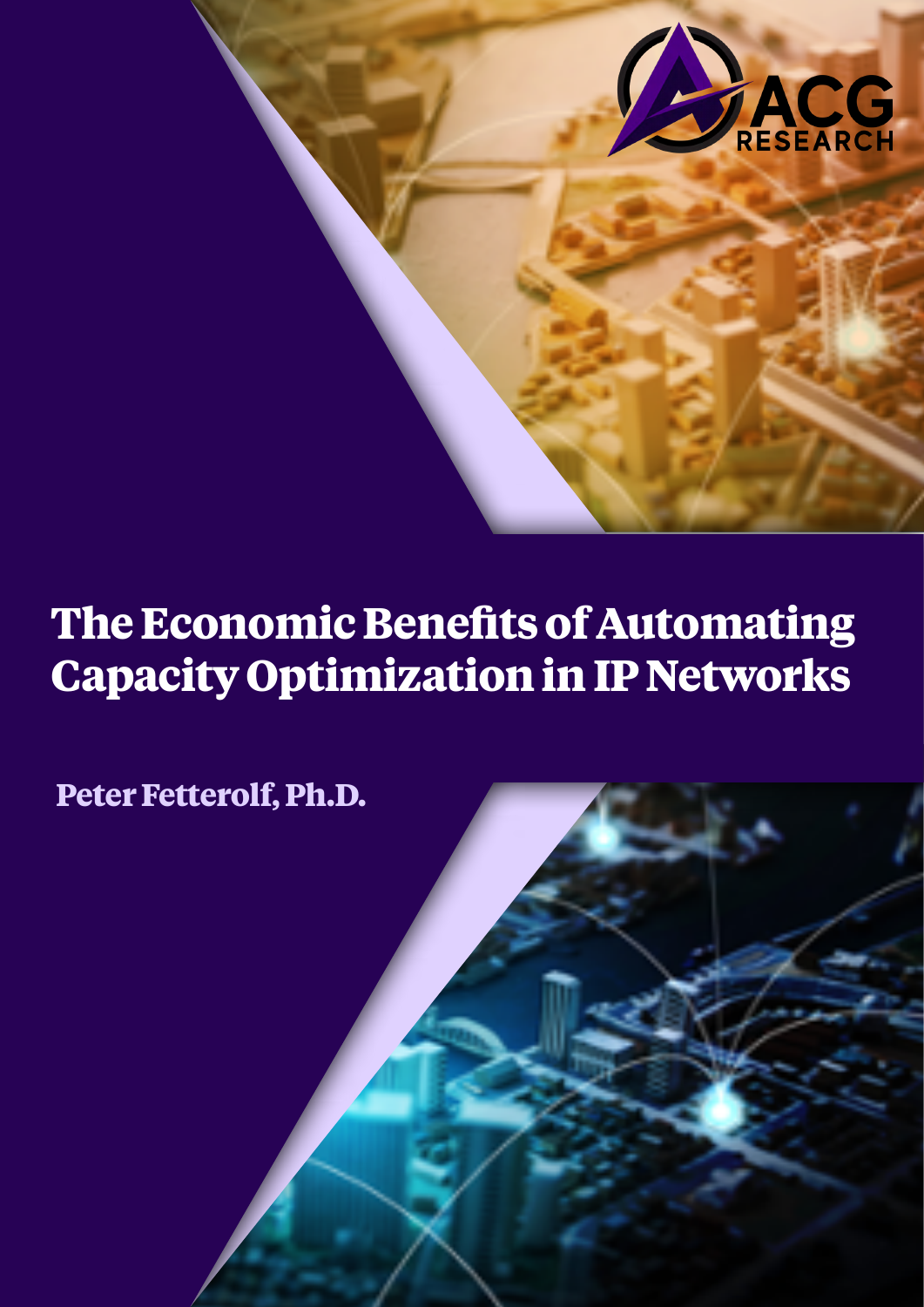# **EXECUTIVE SUMMARY**

Internet traffic continues to grow at a rapid rate year over year. Traffic growth is driven by recent technologies such as 5G and fiber to the home and also new applications such as AR/VR, cloud gaming, and video conferencing. IP aggregation and core networks carry the bulk of Internet traffic, and they are typically designed as mesh networks with multiple paths connecting an origin with a destination site. In traditional IP networks with shortest path routing protocols, networks are particularly good at rerouting traffic around link or node failures but are very ineffective at optimizing link utilization. Many communication service providers (CSPs) have used a brute force approach to network capacity planning by allocating extra bandwidth to links to ensure there is adequate bandwidth available to support unexpected bursts of traffic or shortterm traffic growth. Typically, CSPs will engineer network links such that average utilization is 50% or less.

As network links grow from 100GE to 400GE and larger it is becoming more important to use autonomous capacity optimization to optimize network link capacity. Links that are underutilized can support more traffic; links that are over utilization should support less traffic. In this paper we present a solution to this problem using the Juniper Networks Paragon Automation, which is a network automation suite that includes a Path Computation Engine (PCE) that simplifies traffic engineering, making it possible to leverage benefits provided by transport service paths, such as MPLS/RSVP, segment routing, and network slicing. It enables operation teams to manage strict transport service level agreements (SLAs) more efficiently and dynamically through automated planning, provisioning, proactive monitoring, and optimization of large traffic loads based on user-defined constraints. With this automation, operators can run their networks higher utilization while achieving predictability, resiliency, and SLA guarantees in service providers', cloud providers', and large enterprises' networks. Our study shows that Paragon Automation can help operators increase average link utilization from 50% to 70% or higher.

Autonomous capacity optimization is even more important today because silicon shortages have resulted in supply chain problems. Increasing network capacity requires CSPs to order new components that are delivered via the supply chain.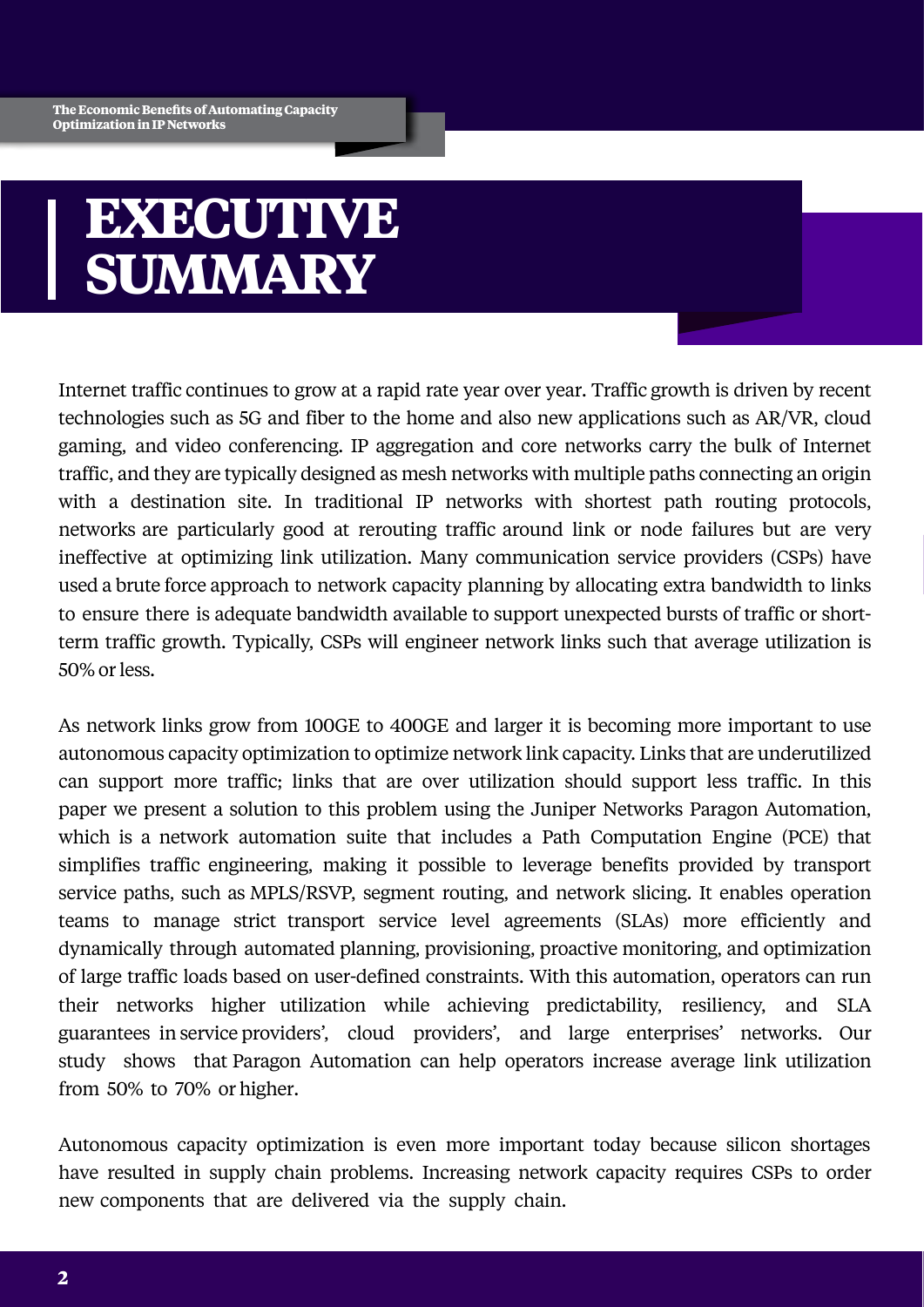Delays in the supply chain could result in inadequate network capacity, causing serious network performance problems as well as SLA violations. In this paper we present the results of an ACG business model that compares two scenarios:

- With Paragon Automation
- Using brute-force capacity management

The total cost of ownership (TCO) and return on investment (ROI) model compares the capital expense and operations expenses of a hypothetical network and shows significant savings using a PCE to optimize traffic engineering. The cost of network bandwidth is exceedingly high such that TCO savings in optimizing the network pay for Paragon Automation many times over. Our results show an overall TCO savings of 27%. We also show that even a minor increase in average network utilization of 0.5% will pay for the total cost of the investment in Paragon Automation.

### **Network Challenges**

Over the last 20 years the importance of the Internet has continued to grow, and today the Internet is an essential utility for most businesses, households, and consumers. The Pandemic has only amplified the importance of Internet connectivity as large numbers of businesses, schools, and universities moved to remote work and learning overnight.

Internet connectivity is provided by communication service providers (CSPs) on a set of diverse, interconnected networks. Most CSPs' networks use a hierarchical architecture consisting of access, aggregation, and core nodes to provide network mesh architecture. The mesh provides diverse paths from origin to destination that allows for resiliency and scalability for IP services. Typically, provider edge (PE) routers are used at the edge of the network to provide an interface between a customer's network and the CSP's network. The PE router provides multiple IP services to end customers. PE routers generally connect to core routers that are optimized for high-speed IP transport and scalability. Core routers typically do not provide the same level of services as PE routers. Another critical component of most IP networks are peering nodes. These are routers the connect a CSP's network to other CSPs' networks using the BGP routing protocol. Peering nodes and BGP allow the interconnection of multiple networks into the global internet.

An example of an IP mesh network is provided in Figure 1. The network consists of PE routers, core routers, and peering routers connected in a mesh. The benefits of the mesh are that if a link or node fails, traffic can be rerouted across a diverse path. Additionally, it is possible to use sophisticated traffic engineering techniques to optimize link capacity utilization while maintaining service level agreements (SLAs) for IP services.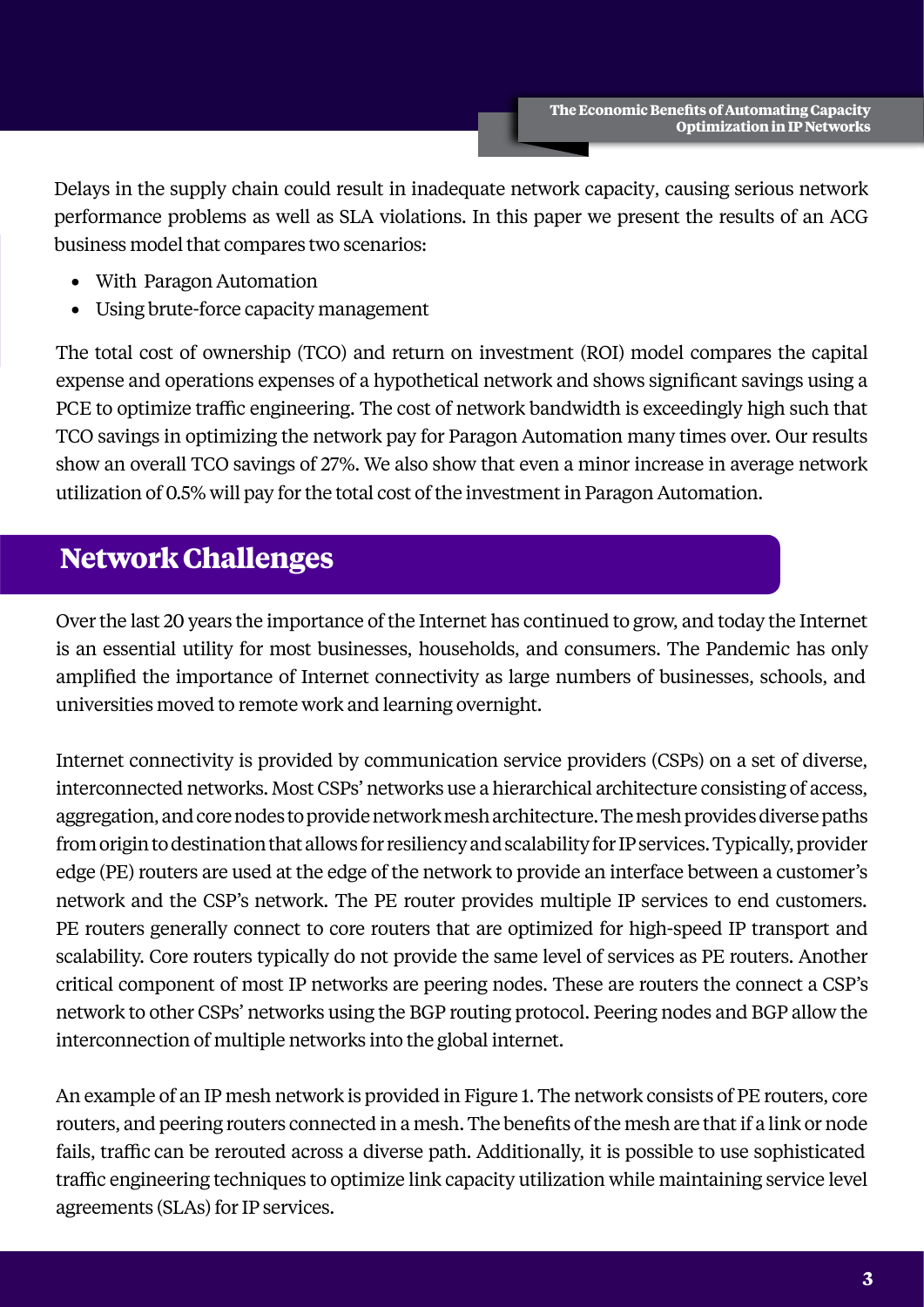

**Figure 1. Example of an IP Mesh Network**

Network traffic engineering is becoming increasingly important because of the tremendous growth in traffic driven by innovative technologies and applications. Many CSPs have converged their IP networks to provide transport for mobile, business, and residential traffic. Some of the key drivers for traffic growth are:

### **Mobile traffic growth**

- LTE migration to DSS: average cell site traffic increases from 300Mbps to 700Mbps
- LTE migration to 5G: average cell site traffic increases to 2.8Gbps

### **Business traffic growth**

- Video conferencing continued growth due to the pandemic
- Video training
- AR/VR and other new applications are driving bandwidth growth
- Edge computing driving new traffic for Industry 4.0 applications

### **Residential traffic growth**

- Smart TVs and video streaming
- $\bullet$  4K/8K TV
- Work at home with video conferencing
- Cloud gaming
- Diverse mix of devices: laptops, smart phones, tablets, gaming consoles, and smart TVs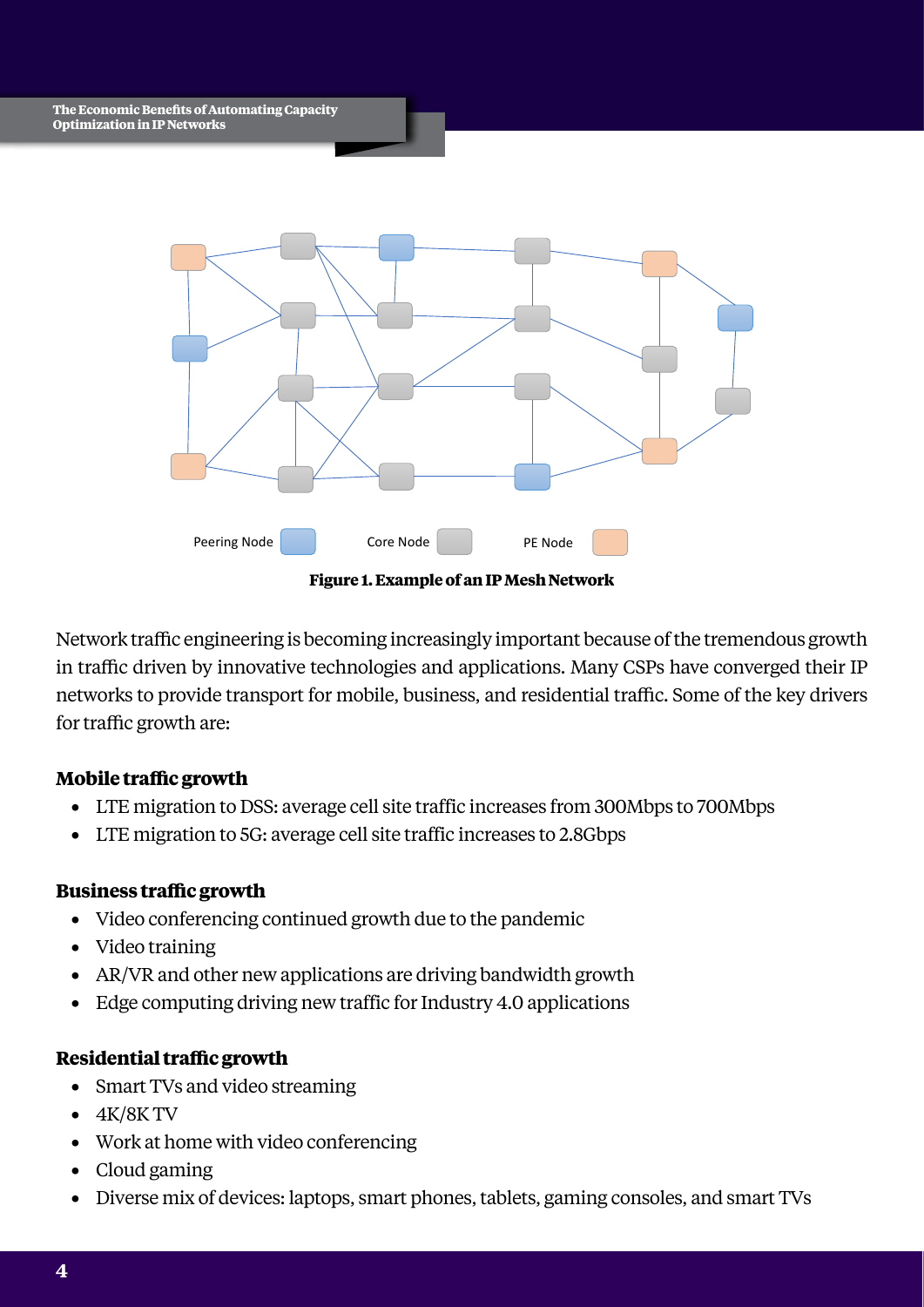ACG projects average household traffic of 14.2 Mbps in 2022 growing to 20.1 Mbps in 2025<sup>1</sup>. However, not all traffic is created equally. Diverse sets of applications have different requirements:

- Delay- and jitter-sensitive applications
- High-availability applications
- Bandwidth-intensive applications
- Best-effort applications

Most networks do not have the capability to differentiate services for these applications, but moving forward differentiated services with SLAs will grow in importance, especially for business and Industry 4.0 applications and services.

Traffic growth is driving network capacity growth. CSPs have two options, brute-force capacity and intelligent traffic engineering and traffic optimization, to manage network capacity growth.

### **Brute-Force Capacity Management**

CSPs can continue to use shortest path routing with minimal traffic engineering and use a bruteforce approach to adding capacity. This requires CSPs to manage capacity such that average link utilizations are 50% or lower. This allows networks to manage traffic bursts and events with larger than expected demand. Some of the downsides to this approach are:

- Adding network capacity can take months; setting link utilizations to 50% or lower allows CSPs time to upgrade the network
- Underutilized links create large and unnecessary expenses in network bandwidth

### **Intelligent Traffic Engineering and Traffic Optimization**

Alternatively, CSPs can use network intelligence to optimize network capacity and routing, reducing the need to upgrade network capacity and providing significant savings in network capital expense (CapEx) and operation expense (OpEx). An example of this approach is the Juniper Paragon Automation solution.

Given the growth of network traffic, autonomous capacity optimization provides CSPs with opportunities to:

- Minimize link capacity CapEx and OpEx
- Support traffic growth and seasonal traffic bursts
- Expand to new markets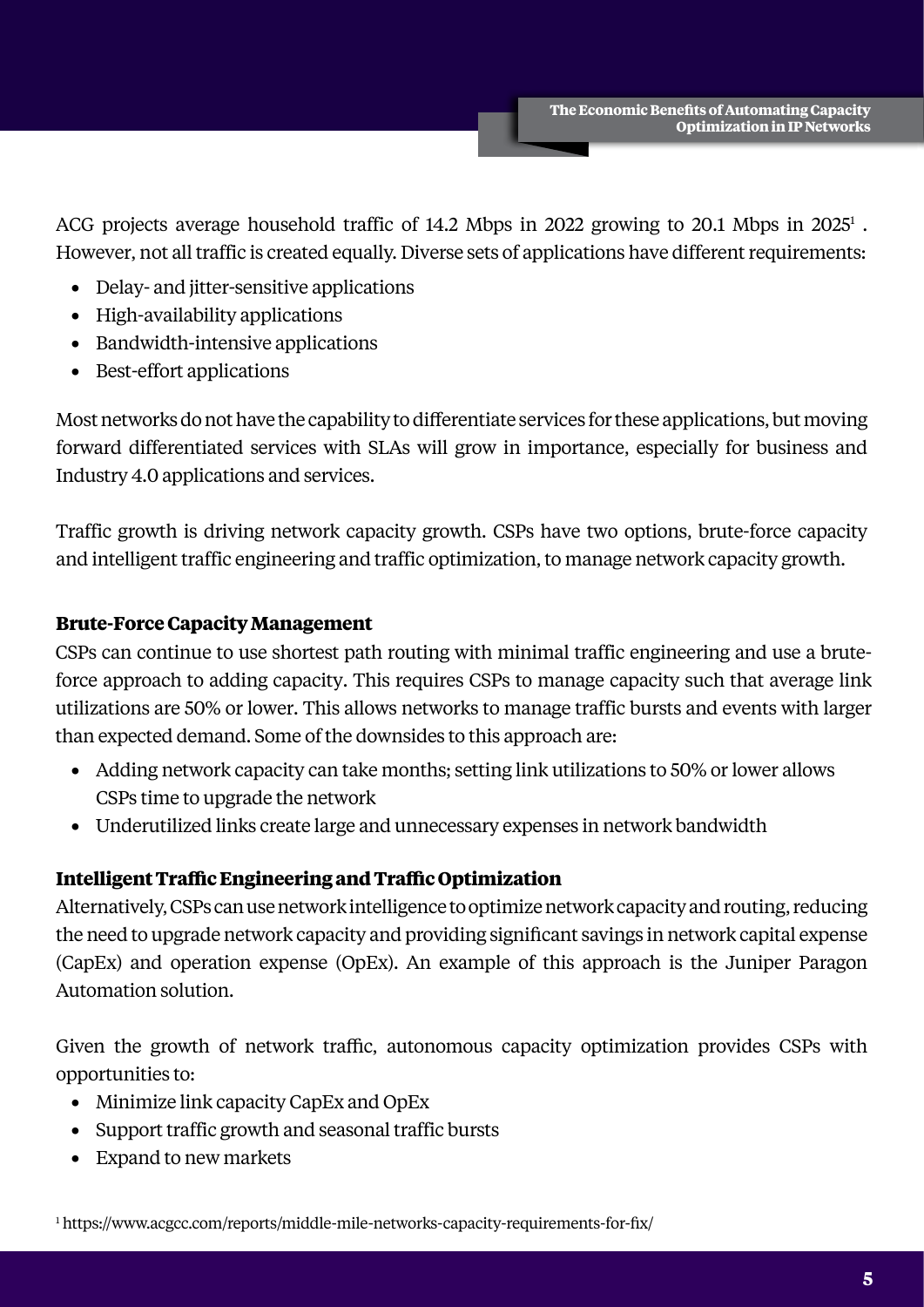### **Autonomous Capacity Optimization**

Juniper Paragon Automation provides a comprehensive solution to network optimization and capacity management. The key financial benefits of Paragon Automation that are considered in the paper are:

- Optimizing network link capacity, which reduces both CapEx and OpEx
- Simplifying network operations, which reduces labor OpEx

Paragon Automation enables CSPs to simplify, automate, and optimize traffic engineering using a centralized cloud-native controller. Network path design, provisioning, and management are fully automated using centralized path calculation with a complete view of the network topology and real-time traffic. With this automation, operators can increase significantly the utilization of their networks while achieving predictability, resiliency, and service-level guarantees in service providers', cloud providers', and large enterprises' networks. The workflow in Paragon is depicted in Figure 2. The key processes implemented by Paragon are:

- Deploy: Automatically configure and provision the network using segment routing and/ or MPLS-TE to optimize transport while maintaining SLAs
- Monitor: On-going monitoring of network performance and SLAs
- Analyze: Discover network topology, routing, traffic, and service requirements
- Optimize: Optimal path computation based on network topology, traffic, and service requirements



#### **Figure 2. Autonomous Capacity Optimization Workflow**

The next sections provides an overview of a business model that shows the financial benefits and return on investment (ROI) of deploying Paragon Automation in a CPS's medium-size network.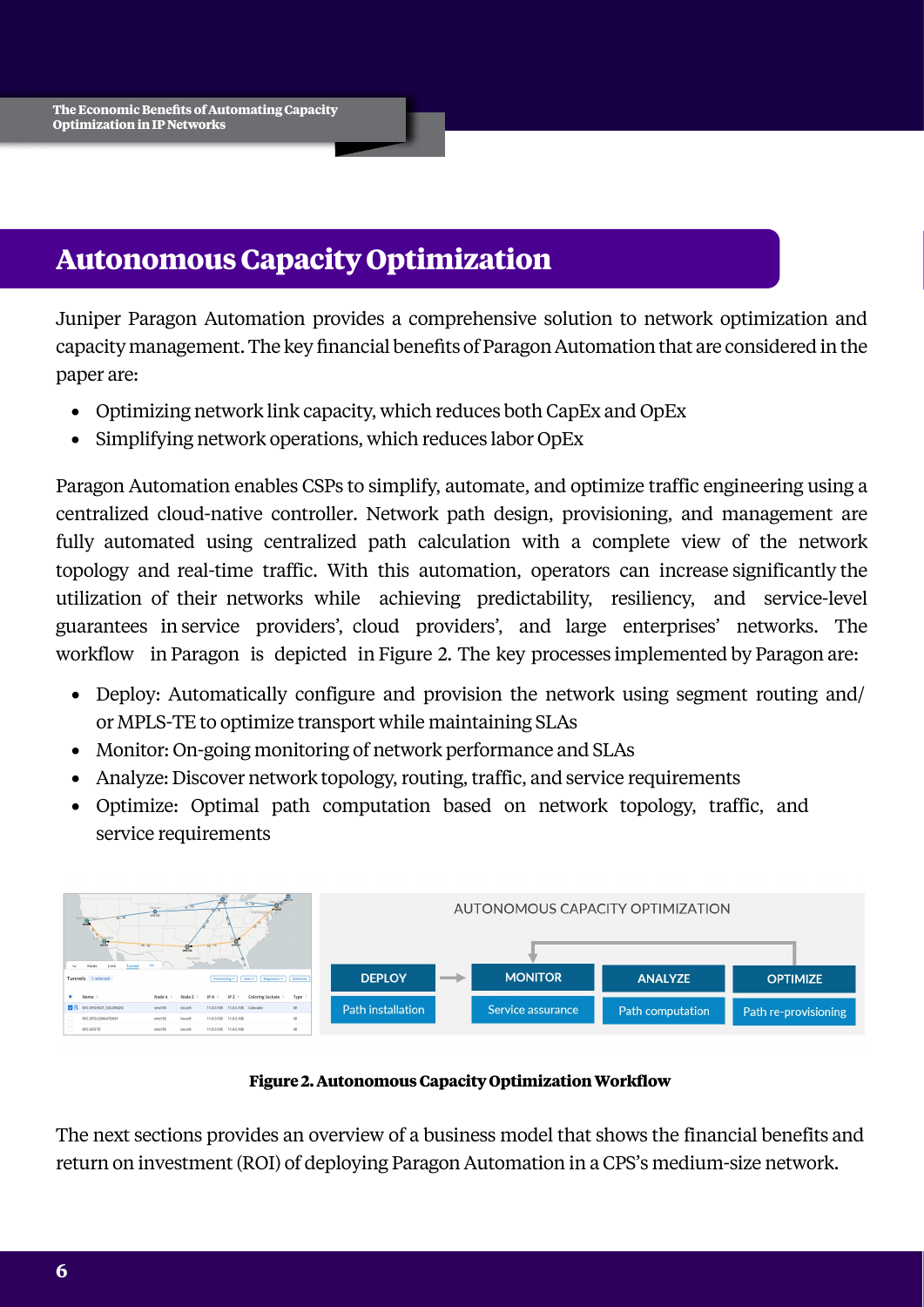### **Business Model Framework and Assumptions**

ACG Research developed a detailed TCO and ROI model to analyze the cost savings and ROI for deploying Paragon Automation. The key benefits are reducing CapEx and OpEx associated with network capacity and reducing labor expenses, which are requirements for network operations and management.

In our analysis we compare two scenarios:

- With Juniper Networks autonomous traffic optimization
- Using brute-force capacity management

In a network with brute-force approach to capacity planning has an average node link and peering link utilization of 50%. This is because network traffic is highly bursty. To guarantee SLAs for highpriority traffic there needs to be extra capacity to allow for traffic bursts as well as unexpected traffic growth. In a network with autonomous traffic optimization we assume central traffic engineering and optimization allows links and peering points to run with higher utilization. This is because Paragon Automation will automatically reroute and optimize traffic to guarantee SLAs while also running the links with higher utilization. In our analysis we consider several scenarios for link capacity improvement, depicted in Table 1. Each network is unique, and some networks will achieve greater improvements in link utilization than others. For this reason we consider six scenarios where link utilization improves from 5% up to 30%.

| <b>Base Link Utilization with no</b><br><b>Optimization</b> | <b>Link Utilization with Autonomous</b><br><b>Capacity Optimization</b> | <b>Utilization</b><br><b>Improvement</b> |
|-------------------------------------------------------------|-------------------------------------------------------------------------|------------------------------------------|
| 50%                                                         | 55%                                                                     | 5%                                       |
| 50%                                                         | 60%                                                                     | 10%                                      |
| 50%                                                         | 65%                                                                     | 15%                                      |
| 50%                                                         | 70%                                                                     | 20%                                      |
| 50%                                                         | 75%                                                                     | 25%                                      |
| 50%                                                         | 80%                                                                     | 30%                                      |

**Table 1. Scenarios for Link Utilization Improvement**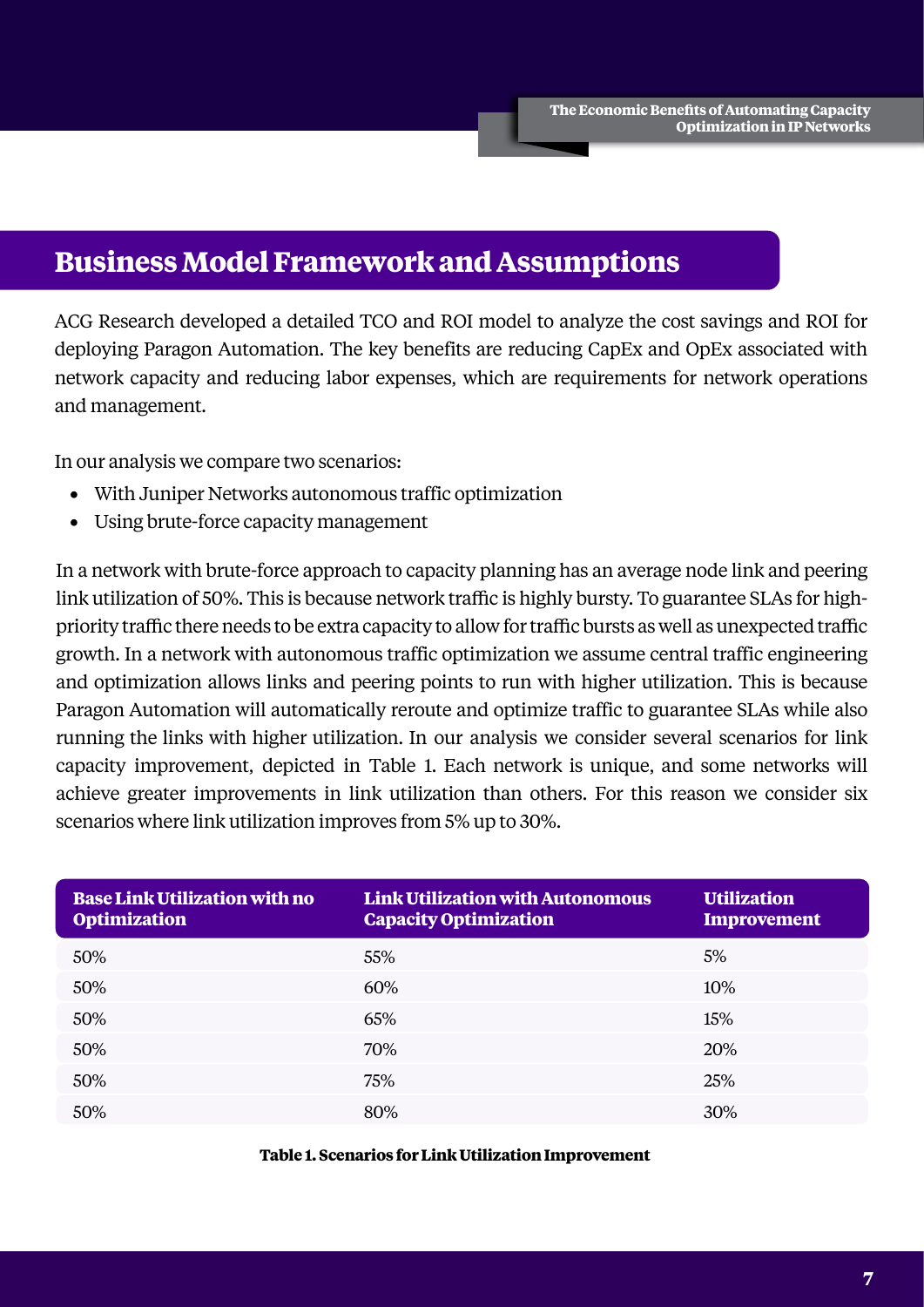We model a hypothetical mesh network consisting of 35 nodes, depicted in Table 2.

| Node Type     | <b>Quantity</b> |
|---------------|-----------------|
| PE Nodes      | Ч               |
| Core Nodes    | 21              |
| Peering Nodes | ১               |

#### **Table 2. Breakdown of Node Types in Hypothetical Network**

Provider Edge (PE nodes are the points demarcation where the CSP's network interfaces with a customer or enterprise's IP network. The PE routers provide edge IP services, and the cost per port of PE routers is typically higher than the cost per port of core routers, which are primarily used for IP transport. Peering nodes are used to interconnect with other CSPs and the global Internet using the BGP protocol. Peering nodes are typically scalable high-capacity nodes similar to core nodes.

We assume the network supports mobile, business, and residential broadband services with the expectations for demand, presented in Table 3. Traffic is driven by the number of endpoints (base stations, business services, and broadband subscribers and the traffic per endpoint. Our model assumes traffic growth driven by the inputs in Table 3.

| <b>Demand Input</b>                             | <b>Year 1</b> | <b>Year 2</b> | <b>Year 3</b> | <b>Year 4</b> | <b>Year 5</b> |
|-------------------------------------------------|---------------|---------------|---------------|---------------|---------------|
| Number of Base Stations per Node                | 500           | 550           | 600           | 650           | 700           |
| Mobile Traffic per Base Station (Mbps)          | 300           | 800           | 2000          | 2400          | 2600          |
| Number of Business Services per Node            | 150           | 200           | 250           | 300           | 350           |
| <b>Business Service Traffic (Mbps)</b>          | 200           | 300           | 350           | 400           | 450           |
| Number of Broadband Subscribers per Node        | 15000         | 18000         | 20000         | 22000         | 25000         |
| Average Traffic per Broadband Subscriber (Mbps) | 13            | 14.5          | 16            | 18            | 20.1          |

#### **Table 3. Traffic Demand Assumptions**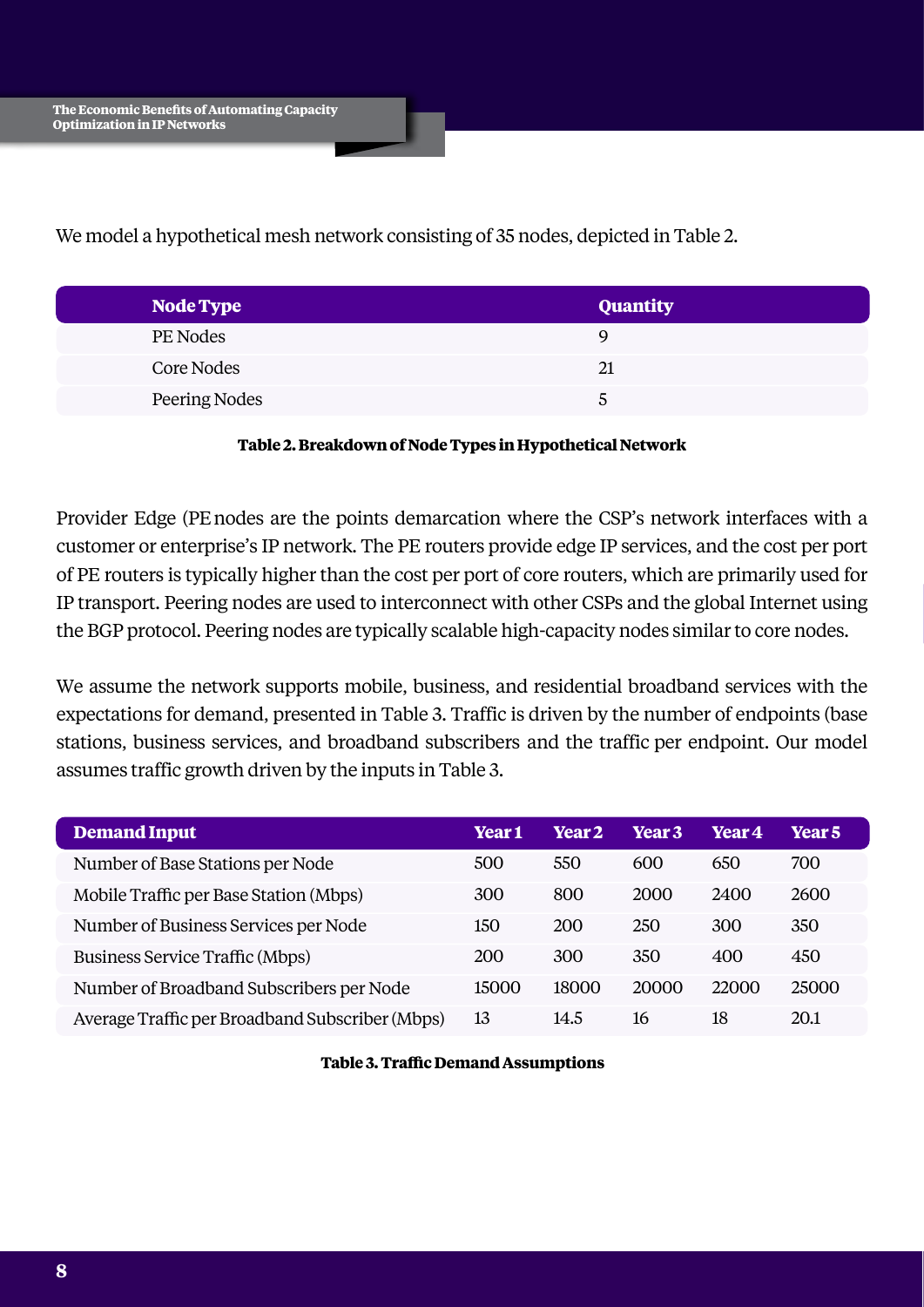To calculate the cost of network capacity with and without autonomous capacity optimization we also use assumptions for the cost of router ports, optical transport, and monthly peering expenses. Specifically, we account for:

- 100GE and 400GE PE router port expenses
- 100GE and 400GE core router port expenses
- 100GE and 400GE optical underlay expenses
- Monthly peering expenses

In addition to network capacity expenses we also consider labor operational expenses. We examine the cost of network capacity planning and operations full-time equivalents. The financial model calculates the TCO (CapEx and OpEx) of a network with and without Paragon Automation and also calculates the ROI of an investment in Paragon Automation.

### **Business Case Results**

For the network configuration and demand specified in Table 2 and Table 3 we have calculated the TCO savings for six utilization scenarios with and without autonomous capacity optimization as specified in Table 1. The cumulative five-year TCO savings for each scenario is depicted in Figure 3. This analysis shows that regardless of the level of link utilization improvements significant TCO savings can be achieved. As link capacity utilization improves TCO savings continue to grow.

The savings of link capacity improvements are extremely high compared to the cost of deploying Paragon Automation. We determined that with an **average link capacity improvement of 0.5%** the TCO savings will pay for the cost of Paragon Automation. The cost of Paragon Automation includes:

- Paragon automation software licenses
- Juniper professional services to deploy Paragon Automation
- Operator's labor expenses to deploy Paragon Automation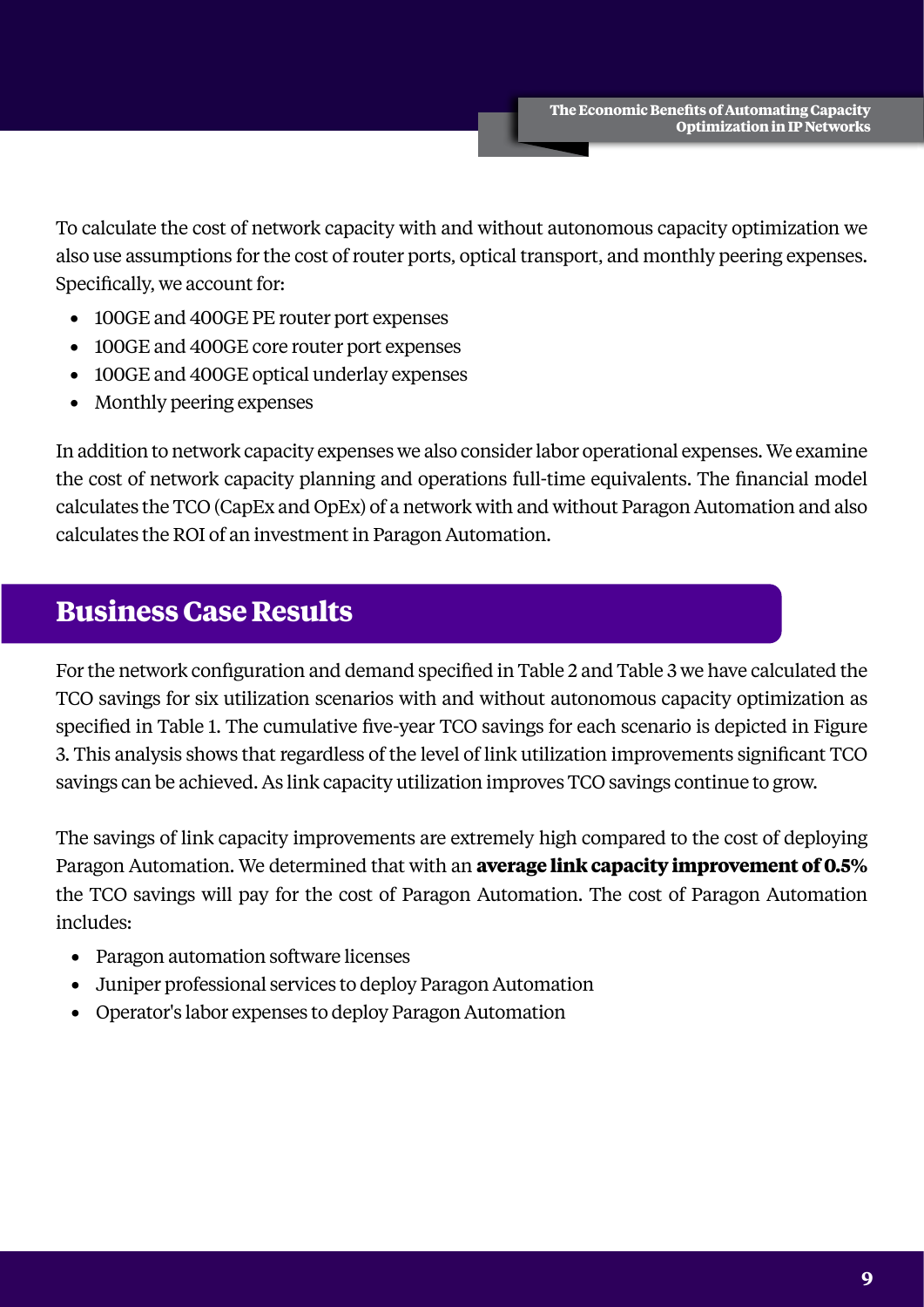

**Figure 3. Five-Year TCO Savings for Different Levels of Link Capacity Improvement**

In the specific scenario where link utilization improves from 50% to 70% more detail is presented on the TCO results. Specifically, the cumulative TCO results comparing the two scenarios with and without Paragon Automation are summarized in Table 4.

| <b>Five-Year Cumulative Results</b> | <b>CapEx</b> | <b>OpEx</b>  | <b>TCO</b>   |
|-------------------------------------|--------------|--------------|--------------|
| With Paragon Automation             | \$17,507,864 | \$19,292,103 | \$36,799,967 |
| Without Paragon Automation          | \$24,518,712 | \$26,014,899 | \$50,533,611 |
| Savings                             | \$7,010,848  | \$6,722,796  | \$13,733,644 |
| Savings Percentage                  | <b>29%</b>   | 26%          | <b>27%</b>   |

**Table 4. Five-Year Cumulative TCO Results with and without Paragon Automation**

The annual TCO spend comparison for networks with and without Paragon Automation are presented in Figure 4. The increase in TCO from Year 1 to Year 5 is driven by the growth in network traffic specified in Table 3. As traffic grows the benefit of autonomous capacity optimization becomes increasingly more important. This means that the benefit of Paragon Automation will be greater in the future as traffic and network capacity continue to grow.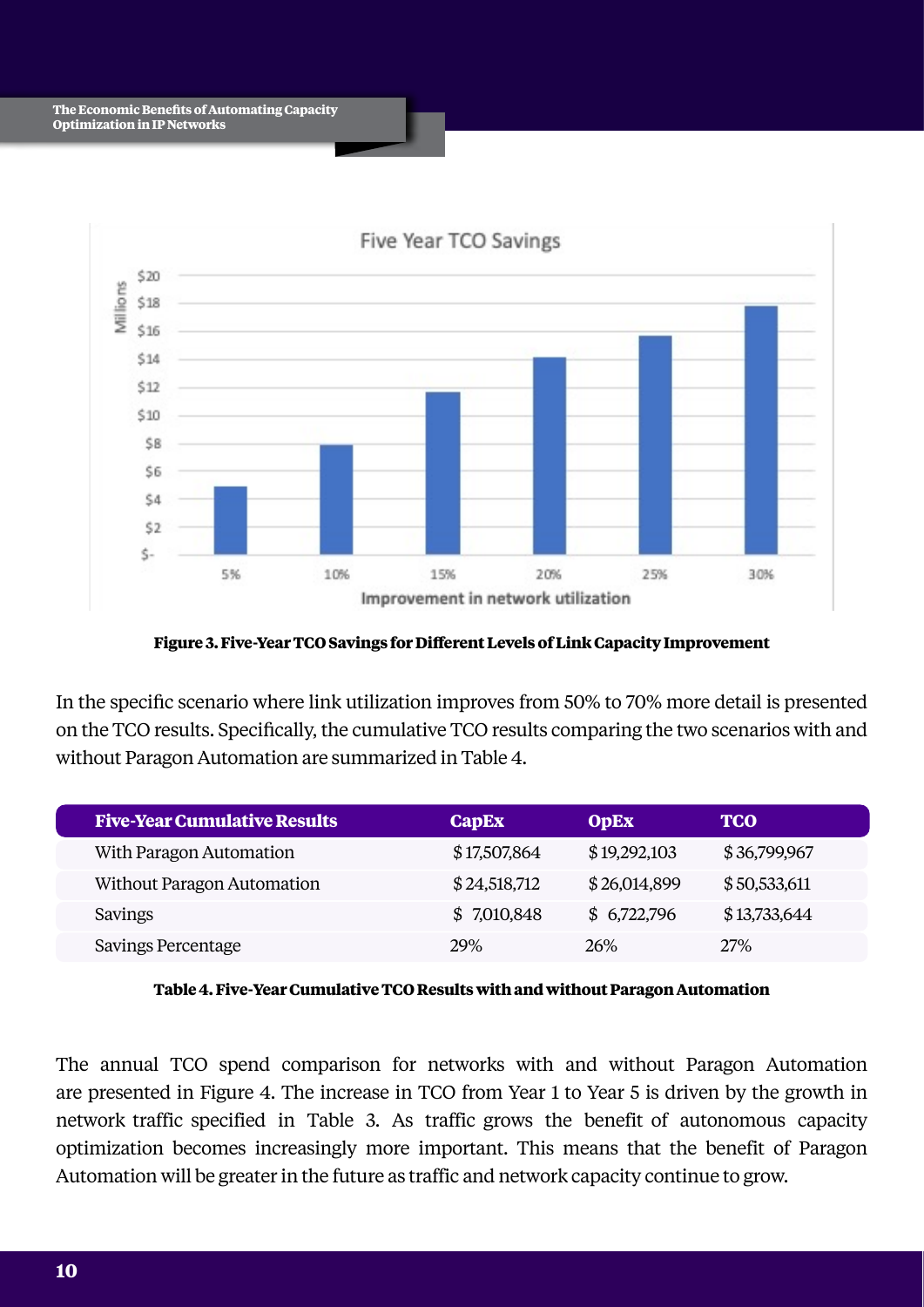

**Figure 4. Annual TCO Comparison of Networks with and without Paragon Automation**

A breakdown of TCO expenses is presented in Figure 5. This breakdown shows the key drivers of expense and subsequent TCO savings are PE and core router 100GE and 400GE port CapEx and peering link transport OpEx. The router port CapEx savings are a direct result of running the links with higher utilization, and the peering node OpEx savings result from optimizing traffic distribution to peering sites. The total cost of deploying Paragon Automation is small in comparison with the savings.



**Figure 5. Five-Year Cumulative TCO Breakdown of Expenses**